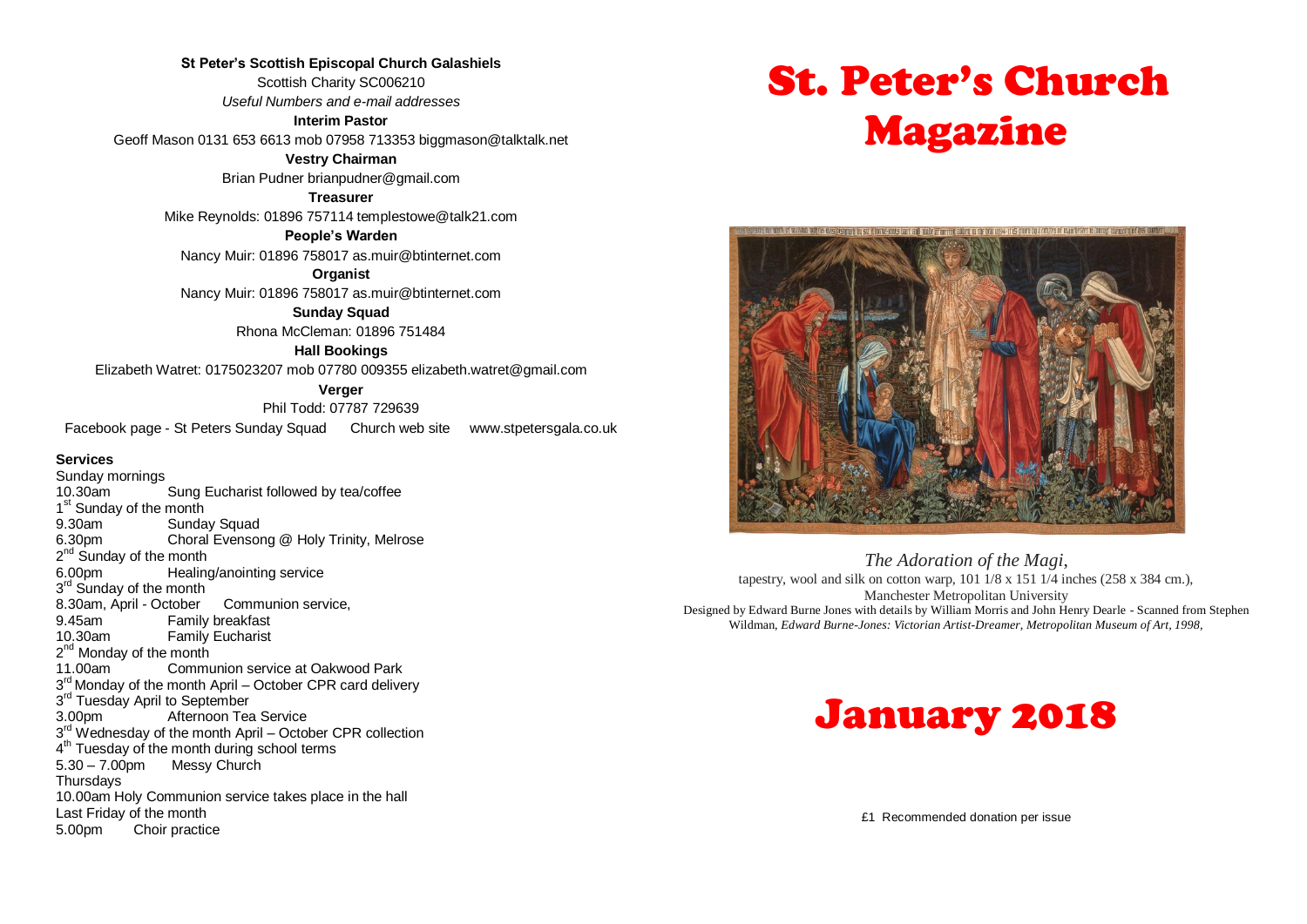#### **Shared Leadership Team**

| Susan Boorman      | ☎ 07704788689        | theboormans@talktalk.net      |
|--------------------|----------------------|-------------------------------|
| Sheena Cossar      | ☎ 751694             | smstcg1945@gmail.com          |
| <b>Karen Ellis</b> | ☎ 757429             | karenellishome@hotmail.co.uk  |
| John Maltman       | <b>露 07551357580</b> | john.maltman@forthports.co.uk |
| Nancy Muir         | ☎ 758017             | as.muir@btinternet.com        |
| Monica Reynolds    | ☎ 757114             | monica@temlpestowe.plus.com   |

#### **Church Diary January**

| Thurs 4 <sup>th</sup>     | 10.00am Communion Service                   |  |
|---------------------------|---------------------------------------------|--|
| Sun 7 <sup>th</sup>       | 9.30am Sunday Squad                         |  |
|                           | 10.30am Sung Eucharist, Rev John Evans      |  |
|                           | 12.45pm Epiphany lunch @ St Peter's         |  |
| Thurs 11 <sup>th</sup>    | 10.00am Communion Service                   |  |
| Sat $13th$                | 12.30 Soup 'n' Pud lunch                    |  |
| Sun 14 <sup>th</sup>      | 10.30am Sung Eucharist, Rev Tim Morris      |  |
|                           | 6.00pm Healing service Fr Philip Blackledge |  |
| Mon 15 <sup>th</sup>      | 6.30pm Rotary Club Bottle top sort          |  |
| Thurs 18 <sup>th</sup>    | 10am Communion Service                      |  |
| Sun 21 <sup>st</sup>      | 9.45am Breakfast                            |  |
|                           | 10.30 Family Service, Joanna Smith          |  |
| Tues 23rd                 | 5.30pm Messy Church                         |  |
| Thurs 25 <sup>th</sup>    | 10.00am Communion Service                   |  |
| Fri 26 <sup>th</sup>      | 5.00pm Choir practice                       |  |
| Sun $28th$                | 10.30am Sung Eucharist, Rev Sarah Kilbey    |  |
| Thurs 1 <sup>st</sup> Feb | 10.00am Communion                           |  |
| Sun $4^{\text{th}}$ Feb   | 9.30am Sunday Squad                         |  |
|                           | 10.30am Sung Eucharist,                     |  |

ooooooooooooooooooooooooooooooooooooooooooooooooooooooooooooooooo

New Data Protection regulations will come into effect in May 2018. As a charity our church has to comply with the regulations regarding consent to hold personal information which can identify a person. This was why you were asked a few months ago to fill in a form for the list of members of St Peter's. In addition you may have noticed that any e-mails you receive from me like the Rotas or copies of the church magazine, no longer show the list of recipients. This is called sending "blind copies" so that your email details are not visible to others. It is easy to do – just look for Bcc in the address area of your message. You should be able to see the list of everyone to whom you sent your message but the recipients won't. I usually make myself the main recipient as this is visible to everyone.



#### **Emergency Prayer Circle**

This is a group in the church which prays for people at times of special need. If you know of a member of your family or a friend facing crisis or difficulty who would be grateful of such confidential support

Ring Muriel on 01896 831418 or Rhona on 01896 751484



Roslynn, Aimee, Darrin, Fiona, Ivy, Karina, James, Jaci, (William, Bethany, Katie & John), Jim, Ruth, Kris, Rebecca, Steph, Emily & Holly, Sadie, Tony, Gina, Joan, Jane, Sarah, Nigel, Darcy, Muhamid, Jennifer, Kevin, Claire, Lesley, Mikkel, Sheila, John, Fred, Jane, Tim Tunley, Sheonagh-Katie-Stephanie & Joan, Charlie, Richard, Caitlin &

her family, the Ellis family

Please keep in touch with Monica (01896 757114) regarding folk being remembered on the Prayer Tree.



**January Anniversary of Baptism** 13<sup>th</sup> Roan & Lucy Millar 22<sup>nd</sup> Finlay Lindores

ooooooooooooooooooooooooooooooooooooooooooooooooooooooooooooooooo



And lo, the angel of the Lord appeared unto Beatrice the organist and delivered unto her a new hymn from the Lord God and bade her play it on Sunday. But Beatrice sighed and explained that the congregation would rise up as one and smite her with pew cushions if she were to assault their ears with an unfamiliar sound. And the angel went sorrowing away. (by Daniel E. Gawthrop)

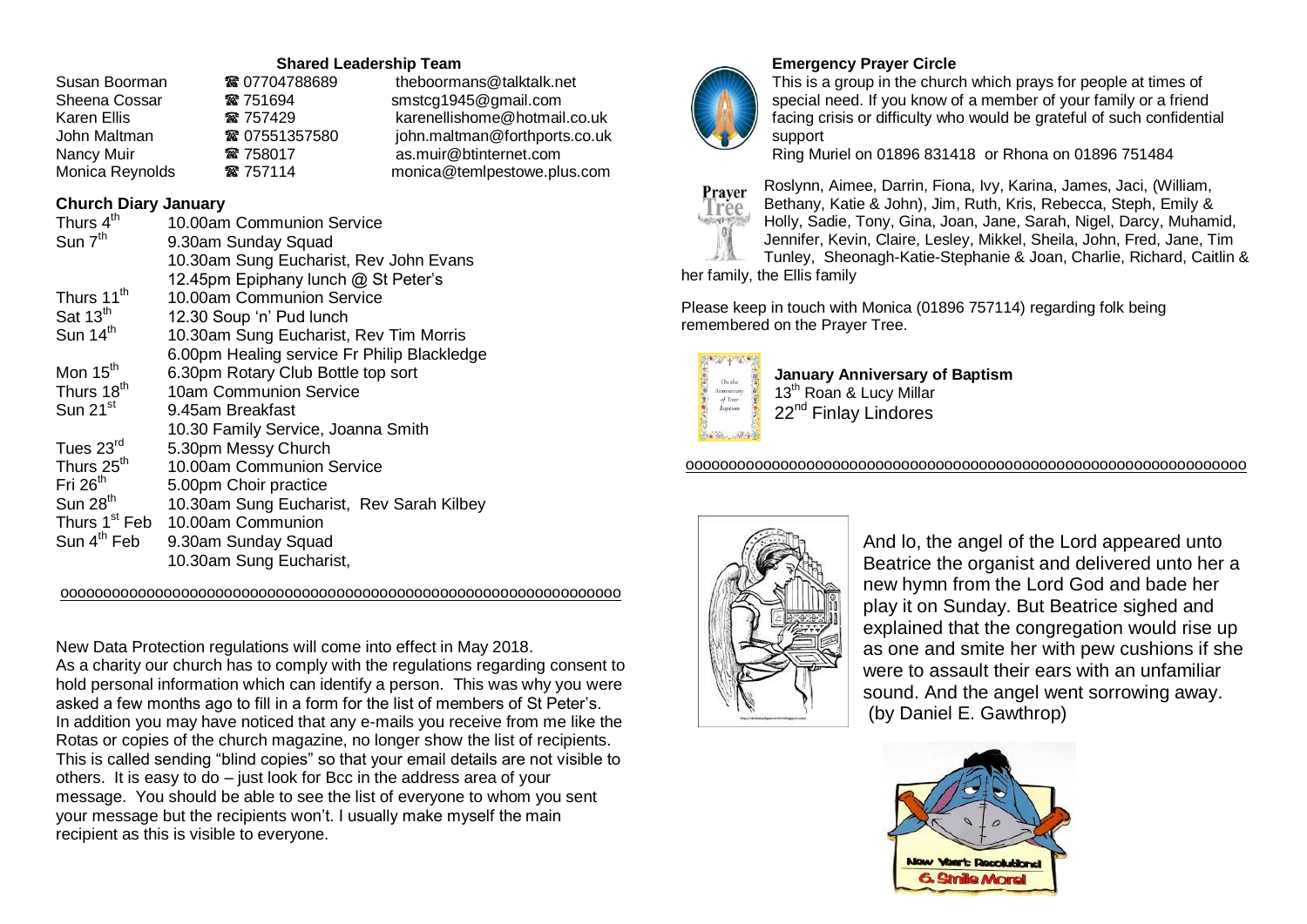

# **"Journey Of The Magi"**

Moses was old, a chill in his bones. Falling apart, he knew in his heart that his time had come.

As he lay in his tent in the hot desert sands, he smiled at how he would never see his promised land.

He sang "I could have lived and died an

Egyptian prince, I could have played safe,

but in the end the journey's brought joys that outweigh the pain."

## Odysseus sat tired and alone.

He'd always held out against all the doubts that he would come home. But now he was here, his soul felt estranged.

His wife and his dog, his son and his Gods, everything changed.

He sang "I could have stayed and ruled as an Ithican prince, I could've played safe.

But in the end the journey's brought joys that outweigh the pain."

Balthazar rode for seven long years, eastwards and far, he followed his star, and it brought him here. To a stable in ruins in some backwater town, to a virgin defiled, no king but a child, too small for a crown. He sang "I could have lived with my Gods as a Persian prince, I could've played safe, but in the end the journey's brought joys that outweigh the pain."

Paupers and kings, princes and thieves, singers of songs, righters of wrongs, be what you believe. So saddle your horse and shoulder your load, burst at the seams, be what you dream, and take to the road.

**by Frank Turner**

100 CLUE

Just a reminder that it is time to renew your membership of the 100 Club for 2018. The draw takes place each month and you could win £25. The rest of the money goes into much needed church funds. If you are not already a member do think about joining. £1.00 per month.



#### **MISSION TO SEAFARERES From an article in FAN (Flying Angel News) magazine.**

Following a meeting between the Migrant Offshore Aid Service (MOAS) and the Secretary General of the Mission to Seafarers Andrew Wright, one of their chaplains is now supporting MOAS search and rescue staff on a pilot mission in South Asia. MOAS were working in the central

Mediterranean to rescue migrants and refugees

who were travelling by sea. Their focus has moved to the humanitarian crisis in Asia, where Rev Tim Tunley from The Mission to Seafarers is currently with the crew of MY Phoenix in Sri Lanka. Tim is supporting crew delivering aid to the Rohingya refugees who are fleeing Myanmar for Bangladesh.

*Since the article appeared Tim has been transferred to different ship where he is serving as Chaplain.*

**Wise Men, Return to the World** Pope John Paul II, (Epiphany homily, 2001)

 "…we are like the 3 Wise Men who journeyed to Jesus. Now, like those Wise Men, we return to the world from which we came, to the everyday life where we will witness to what we have seen.

 …"indeed it compels us to start out afresh on a new stage of the journey on which we become proclaimers and heralds.…The Wise Men were in a sense the first missionaries. Their encounter with Christ did not keep them in Bethlehem, but made them set out anew on the paths of the world.

 "We need to 'set out anew from Christ,' with the zeal of Pentecost, with renewed enthusiasm. To set out from him above all in a daily commitment to holiness, with an attitude of prayer and of listening to his word. To set out from him in order to testify to his Love by living a Christian life marked by communion, charity, and witness before the world."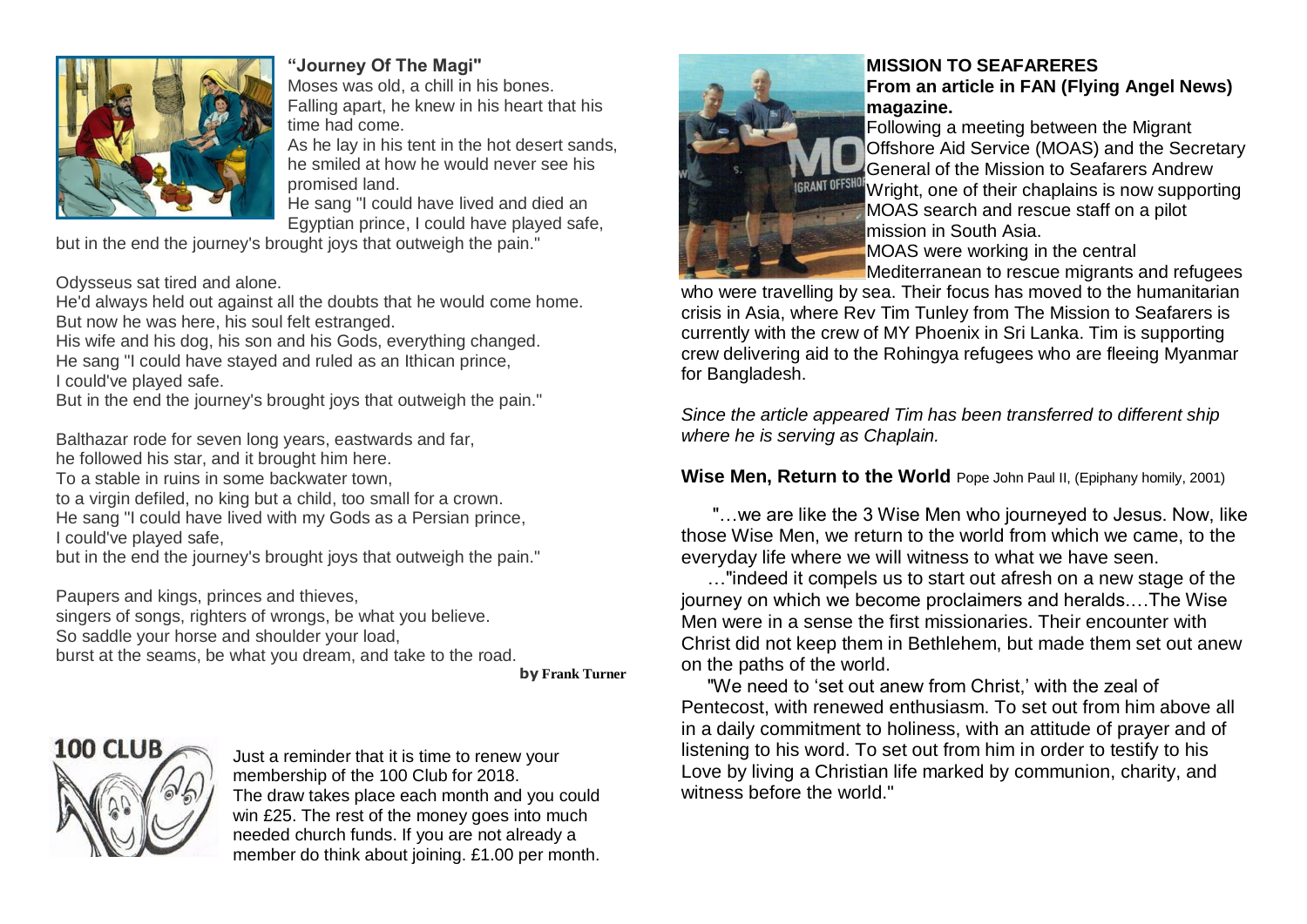#### **Ministry of Healing**

When I look back on my life it is amazing and wonderful how my Christian journey and that of Helen Crockett have been intertwined and led to this present time. I was brought up in the Congregational Church in a village in Cheshire. I met Helen, a Congregationalist from Cambridge when we were training to be missionaries with the London Missionary Society in Carey Hall, Birmingham in 1962 I was a doctor, my dream since I was eight years old, and Helen was a teacher. We became best friends that year and have kept in touch ever since. Helen was sent to work in Botswana and I to South India. We each met our future husbands whilst abroad - Helen married Richard, an Anglican geologist and I married Iain, a Church of Scotland minister. After we returned to Britain our two families visited each other for holidays.

In 1988 I arrived in Galashiels to establish the first McMillan Palliative Care Service in the Borders, together with two nurses. I joined St. Ninian's Church of Scotland. Encouraged by Helen, who was also living in Galashiels by then, I would occasionally attend the healing service at St Peter's and benefitted from the simple half hour Communion service including being blessed and anointed with oil by the Celebrant priest. The words of the blessing "May Almighty God make you whole in body, mind and spirit, and give you light and peace and keep you in life eternal" were so full of meaning and being anointed with oil with the words "May our Heavenly Father ...grant you the inward anointing of His Holy Spirit, the Spirit of strength and joy and peace".

The service has become such a blessing to me and the few members of St. Peter's and two members of the Church of Scotland who attend regularly at 6.00p.m on the second Sunday of every month. I hope that this will encourage you to come and experience this wonderful gift of healing and peace for yourself. You don't need to be ill to benefit from this service as the Spiritual healing helps us all.

Jesus' ministry of healing still continues here and now. I will gladly

Service of *Prayer* and Healing share more of my own experience if you ask me. Yours in Christ, Shirley

6.00pm Second Sunday each month



# SOUP 'N' PUD UPDATE

Did you know that the Soup 'n' Pud lunches bring in over £1,000 for church funds each year? We used to bring in double this amount. We really

need this income so we don't want to stop holding the monthly lunches. Apart from the income they are a good form of outreach in the community and bring folk in to St Peter's who would otherwise not come to the church. There are a number of regular customers, most of whom are not church members who come along because they appreciate the good food and company. It would be good to have support from members of our congregation as customers too as it is a good opportunity to socialise and get to know each other better.

Recently, however, the core of helpers has dwindled for a number of reasons so the work of arranging the cooks and folk serve the food, set up and clear away and wash up seems to have fallen to Susan and on at least one occasion last year customers had to go through to the kitchen to collect their own food.

A couple of years ago we ran the lunches with teams who chose which month they could do and their group ran the whole event. This worked well and meant that there was no last minute scramble to make sure that there would be enough food. It also meant that the cooks and other helpers knew that they were only committed to one Saturday a year. With that in mind please would The Servers, The Sunday Squad, Messy Church, SLT, Vestry consider forming teams again and appoint their organiser and choose which month they would take. We already have two outreach months – January for Inner Wheel and May for Christian Aid. I am going to form a team of friends who are not members of our church but who are willing to come along – perhaps you could do the same.

There is a 2018 sheet for organisers to sign up. Individuals don't need to sign this sheet but should offer their assistance to the organiser.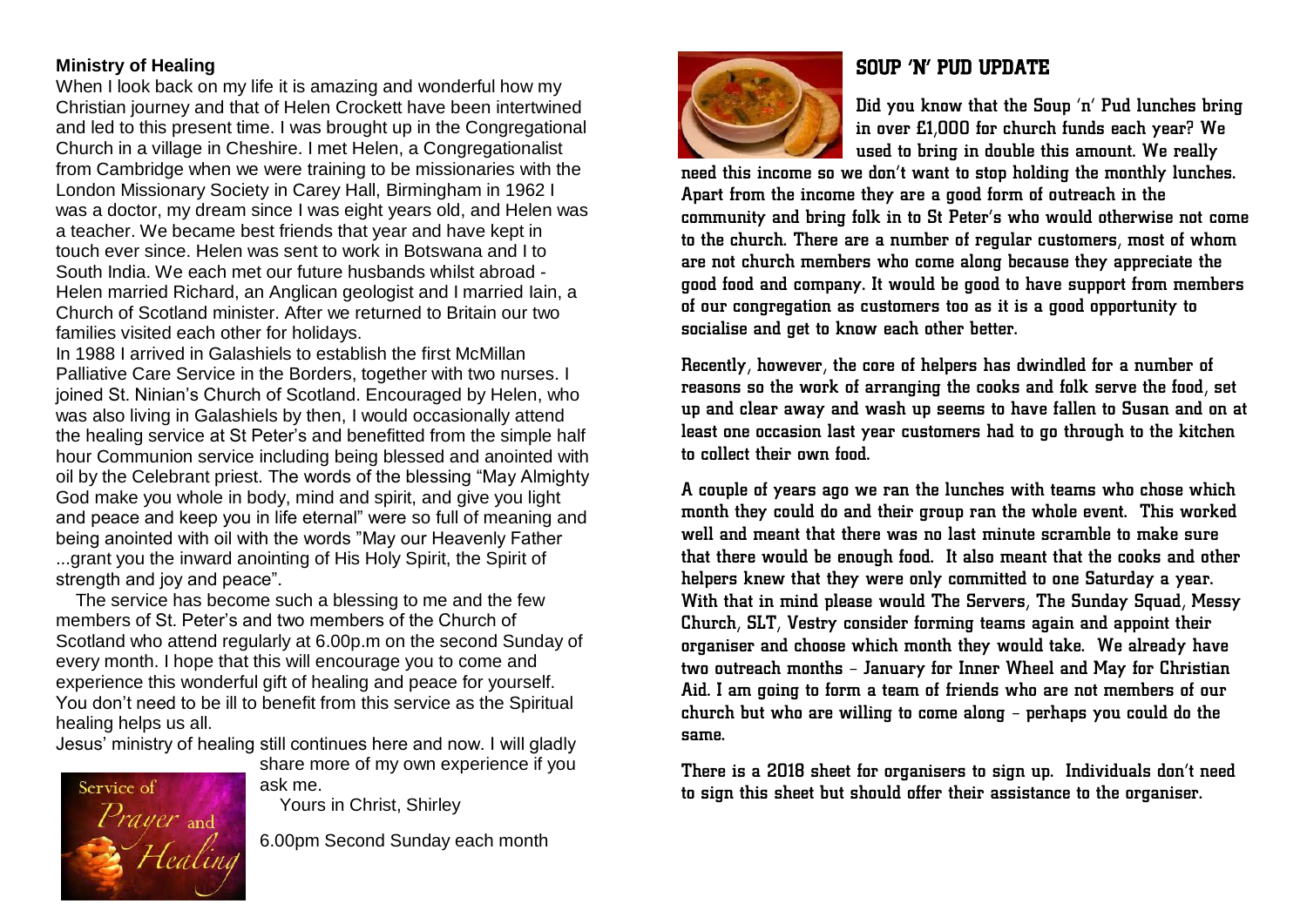#### **It's a Wonderful Life**

This film was the background for our Advent study. Even though it was made in the late 1940's it is still brought out in the TV "must see" programmes every year and was on the box again this Christmas. As Nancy explained in her talk on 31<sup>st</sup> December, the story follows George Baily from his childhood through to Christmas 1945 when he is in despair and thinking of suicide. His guardian angel comes along and shows him what would have happened in his home town if George had never been born. We realise that though George thought that his life had been wasted because he had never been able to fulfil the dreams he had had as a young man, he had in fact made a huge difference to the lives of many people. Those same people rallied round in his hour of need. We too, as Nancy pointed out, probably have unfulfilled dreams but we are

actually where God wants us to be, and, like George, what we do can have an unknown (to us) effect on the lives of others, even people we don't know. When I was confirmed in the Canadian Episcopal Church in May 1972 I had absolutely no thought of becoming as involved in church life as I am today. I was just a young wife and mother making a commitment that seemed right at the time. As Nancy said we are all a work in progress.

Just before Christmas, the Rt Rev Dr Derek Browning, the Moderator of the Church of Scotland used the film as the basis of an article he wrote for The Scotsman. His title was "What if Jesus had never been born?" He wonders that if there were no Christianity would there have been no Crusades or Spanish Inquisition? No sexism, no homophobia or anti-Semitism? Maybe not persecution of the vulnerable in those terms, but humanity will always find ways to oppress others. Dr Browning says that if there were no Jesus "countless lives would not have been touched and transformed by His example of kindness and love and generosity of spirit." Although kindness and generosity go beyond Christianity and other faiths if the reality of Jesus had not set the example the world would be "a little darker, a little colder, a little less friendly, a little less filled with possibility and challenge… a lot less hope and encouragement to keep on keeping on." For Dr Browning the point of the wonderful Christmas story is that God, knowing how tough, rotten, painful, grim life could be, sends light and encouragement and challenge and love to help us through and to make a difference. That each one of our lives, individually, like links in a great chain, will make a difference. The way we live our lives matters. We will stumble and make mistakes and we will be told of our faults but there will be love and laughter. Even if we don't see it ourselves, we will have a wonderful life because Jesus was born and lived among us.

### *A7 Centre of Mission*

*On Tuesday 12th December a detailed draft proposal was presented to 3 members from each of the churches involved (St. Peter's, St. John's and St. Cuthbert's), by a representative of the Church Army, supported by the Bishop and two of his assistants from the Diocese.*

*A wide ranging discussion took place. The general reaction was very positive. The delegates were asked by the Bishop, to discuss the proposal with their Vestries, and let him know the result by the end of January.*

*St. Peter's Vestry is meeting on Tuesday 9th January 2018. On Sunday 4th February 2018 the congregation will be updated on the progress and details of the proposal. There will be an opportunity to ask questions.*





**They managed to raise More than £200**

**A big thank you to Andrew Green of Tweedbank for donating the oranges for the Christingles**



Children like Ahmad should be safe and happy in school. But Ahmad is one of millions of people who have fled the war in Syria. They have no idea what the future holds, and children are missing out on their right to an education. Yet among those who have escaped over the border to Lebanon are talented, highly qualified teachers - what if we could bring them and the children together to make a new school? This gift helps a Syrian refugee teacher provide books, pens and a safe and enriching classroom environment for children who had to leave their schools behind.

Thank you.